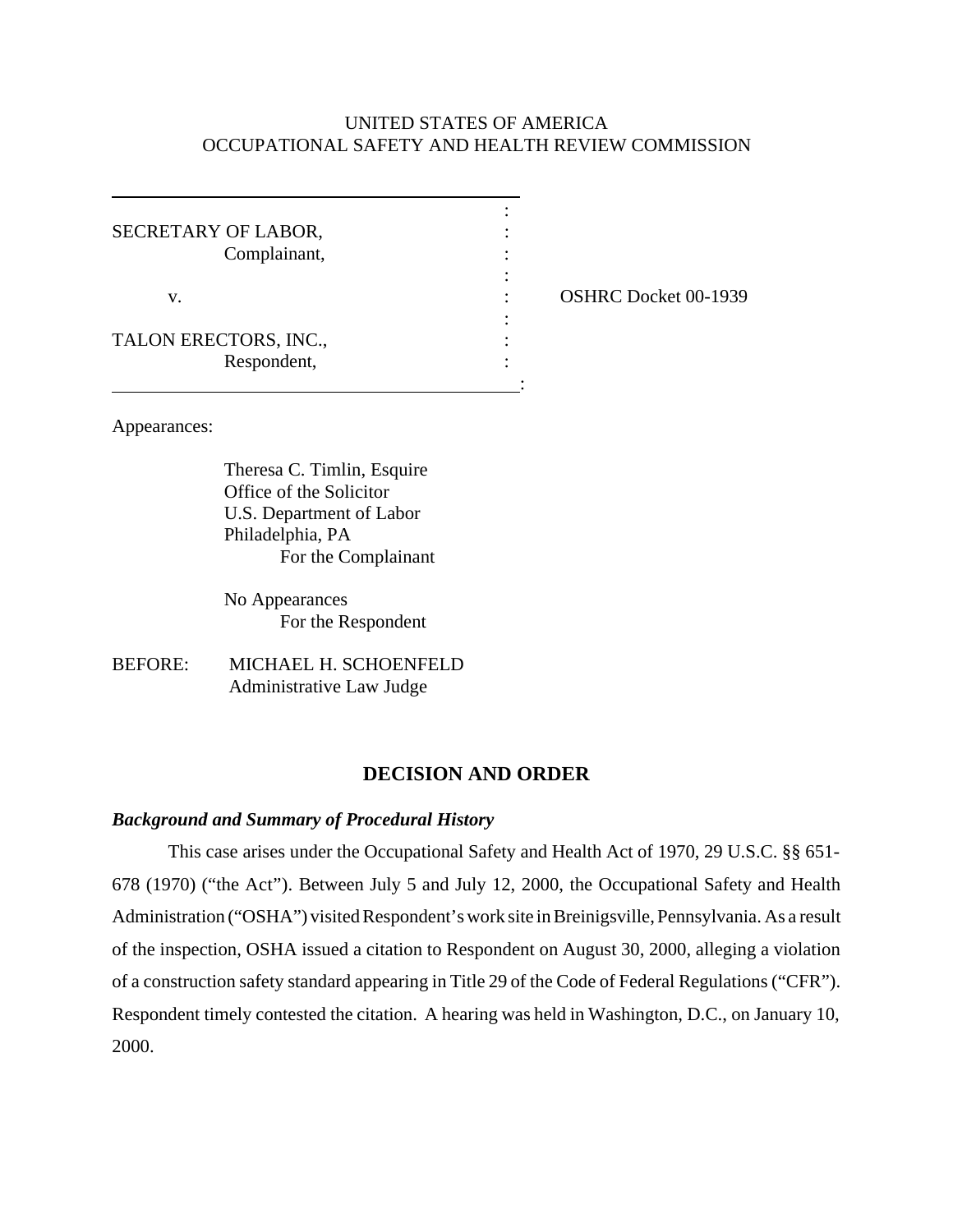## *Jurisdiction*

It is alleged and undenied that at all relevant times Respondent has been an employer engaged in construction. There is no dispute that Respondent uses goods or materials which have moved in interstate commerce. I find as fact that Respondent is engaged in a business affecting interstate commerce.

Based on the above finding, I conclude that Respondent is an employer within the meaning of section 3(5) of the Act. Accordingly, the Occupational Safety and Health Review Commission ("the Commission") has jurisdiction over the parties and the subject matter.

#### *Facts*

At the hearing in this matter the Secretary appeared through counsel. Despite several notifications as to the date, time and place of the hearing including two facsimile notices, one certified return-receipt mail notice and several telephone calls to an answering machine at the phone number on Respondent's stationery, Respondent failed to appear at the hearing.

The Secretary, moved for a decision against Respondent affirming the citation and the proposed penalty on the grounds that Respondent failed to appear at the hearing. In the absence of any mitigating facts or circumstances, Respondent's failure to appear warrants affirmation of the citation and notification of proposed penalty as issued by the Secretary.

Pursuant to Rule 64, 29 CFR  $\S$  2200.64<sup>1</sup>, the Secretary's motion is GRANTED. Accordingly, the citation and notification of proposed penalty are hereby affirmed.

## *FINDINGS OF FACT*

All findings of fact necessary for a determination of all relevant issues have been made above. Fed. R. Civ. P. 52(a). All proposed findings of fact and conclusions of law inconsistent with this decision are hereby denied.

 $<sup>1</sup>$  Rule 64 provides:</sup>

<sup>(</sup>a) *Attendance at hearing.* The failure of a party to appear at a hearing may result in a decision against that party.